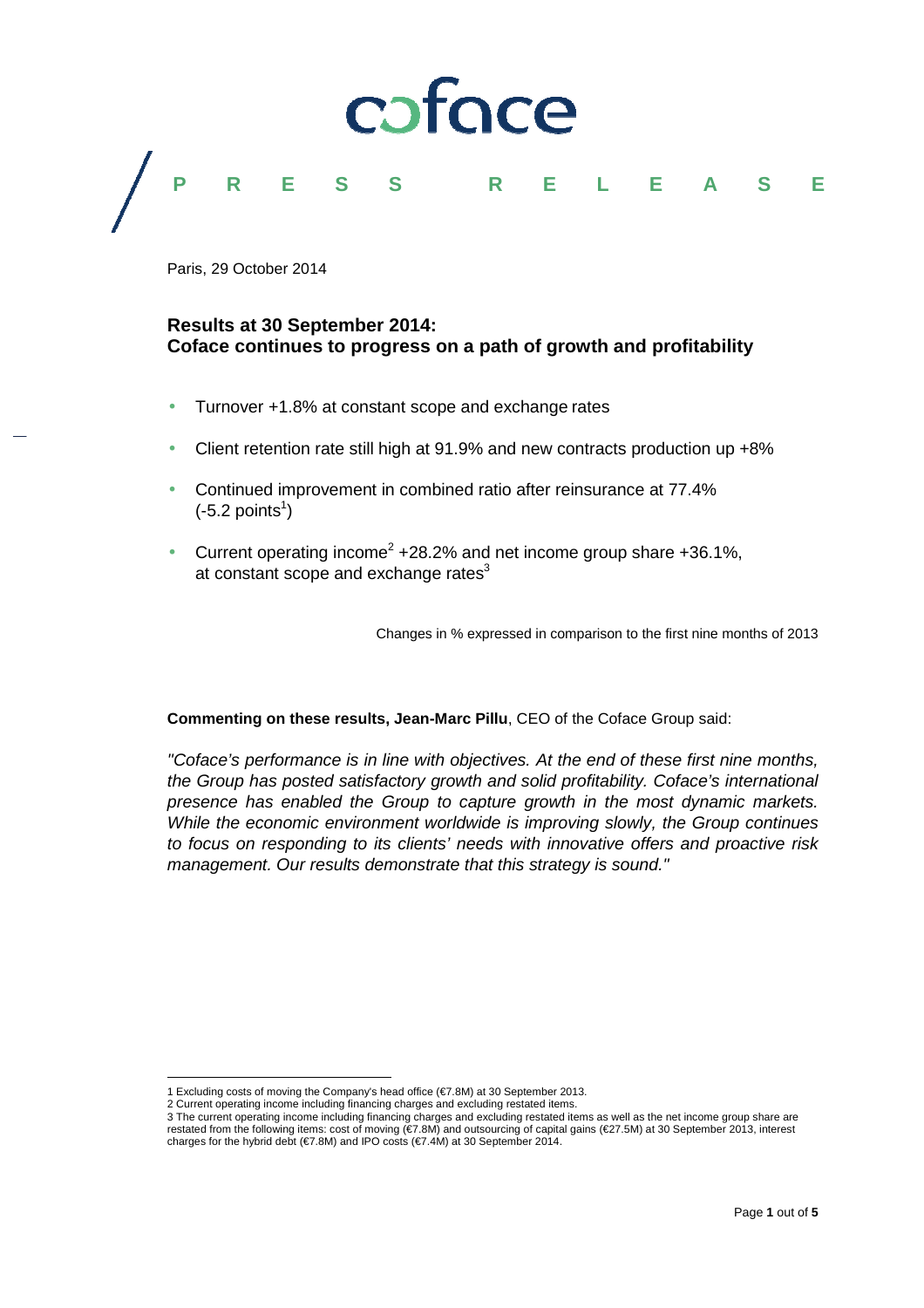# coface

### **P R E S S R E L E A S E**

#### **Key figures as at 30 September 2014**

The board of directors of Coface SA has examined the summarised consolidated financial statements for the period ending on 30 September 2013 and 2014 during its meeting held on 29 October 2014. The data relating to the first nine months of 2013 and 2014 have been reviewed by the Audit Committee.

| Income statement items - in $\notin M$                                      | 9M 2013 | 9M 2014 | $\%$     | %<br>on a<br>comparable<br>basis $4$ |
|-----------------------------------------------------------------------------|---------|---------|----------|--------------------------------------|
| <b>Consolidated turnover</b>                                                | 1,075.9 | 1,072.0 | (0.4)%   | $+1.8%$                              |
| of which earned premiums                                                    | 842.7   | 836.7   | (0.7)%   | $+1.6%$                              |
| Underwriting income after reinsurance                                       | 93.0    | 134.0   | $+44.0%$ |                                      |
| Investment income net of expenses, excluding<br>restated items <sup>5</sup> | 31.6    | 31.6    | (0.1)%   |                                      |
| Current operating income                                                    | 152.1   | 165.5   | $+8.8%$  |                                      |
| <b>Current operating income, excluding restated</b><br>items <sup>3</sup>   | 129.7   | 164.0   | $+26.4%$ | $+28.2%$                             |
| Net income (group share)                                                    | 98.0    | 103.1   | $+5.2%$  | $+7.3%$                              |
| Net income (group share), excluding restated<br>items <sup>3</sup>          | 85.0    | 113.6   | $+33.7%$ | $+36.1%$                             |

| Key ratios - in $%$                 | $9M$ 2013 <sup>1</sup> | 9M 2014    | <b>Change</b> |  |
|-------------------------------------|------------------------|------------|---------------|--|
| Loss ratio before reinsurance       | 55.6                   | 49.7       | $(5.9)$ pts   |  |
| Cost ratio after reinsurance        | 27.0                   | 27.6       | $+0.6$ pt     |  |
| Combined ratio after reinsurance    | 82.6                   | 77.4       | $(5.2)$ pts   |  |
|                                     |                        |            |               |  |
| Balance sheet items - in $\notin M$ | 31/12/2013             | 30/09/2014 | $\%$          |  |
| Total equity                        | 1,793                  | 1,710      | (4.6)%        |  |

l

<sup>4</sup> The change on a comparable basis is calculated at constant scope and exchange rates. The scope effect is linked to the cessation of the state account activity by the SBCE subsidiary in Brazil during Q3 2014.

<sup>5</sup> Outsourcing of capital gains from the financial portfolio in 2013, following the centralisation of its management (€27.5M).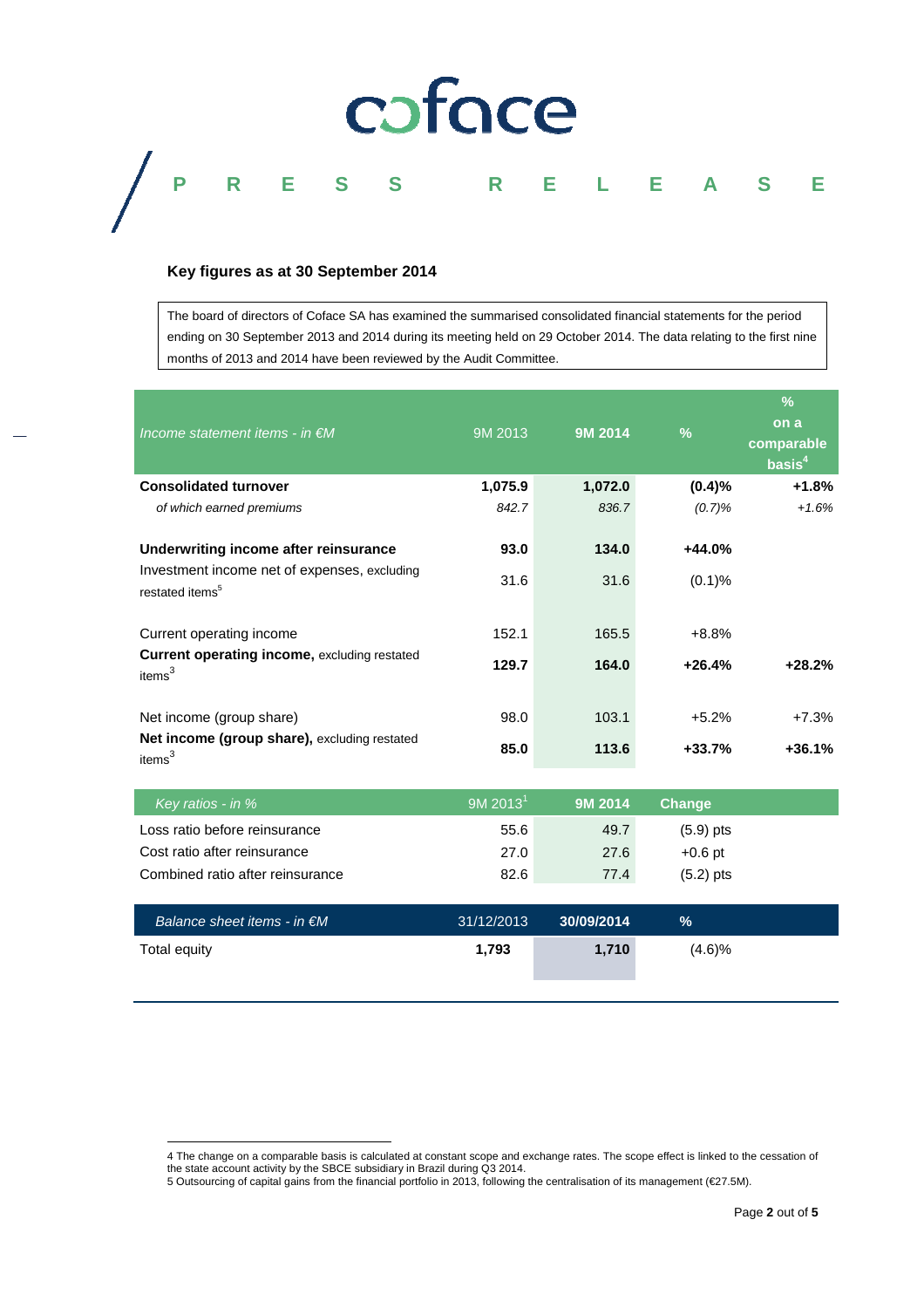

#### **1. Turnover**

Group consolidated turnover was €1,072.0 million at the end of the first nine months of 2014. The increase in turnover (+1.8% on a comparable basis<sup>4</sup> and -0.4% at current scope and exchange rate) is due to increased new contracts production (+8% compared to 30 September 2013) and still high client loyalty, with a policy retention rate of 91.9%.

Turnover growth is heading in the right direction in emerging markets and in North America, with these zones contributing most to the Group's development.

Coface is rolling out its new commercial organisation and continues to strengthen its sales processes to make these more effective, particularly in Western Europe and in Northern Europe.

The planned introduction of innovative offers and services continues: Easyliner (targeted at SMEs) launched last March is now available in eight countries.

| Turnover in $\epsilon$ M          | 9M 2013 | 9M 2014 | <b>Change</b> | Change on a<br>comparable<br>basis <sup>4</sup> |
|-----------------------------------|---------|---------|---------------|-------------------------------------------------|
| <b>Western Europe</b>             | 354.4   | 347.4   | (2.0)%        | (2.5)%                                          |
| <b>Northern Europe</b>            | 272.7   | 267.6   | (1.9)%        | (1.4)%                                          |
| <b>Mediterranean &amp; Africa</b> | 159.2   | 162.4   | $+2.0%$       | $+4.8%$                                         |
| <b>Central Europe</b>             | 80.6    | 84.1    | $+4.3%$       | $+4.6%$                                         |
| <b>North America</b>              | 77.4    | 83.5    | $+7.9%$       | $+12.6%$                                        |
| <b>Latin America</b>              | 59.8    | 57.3    | (4.1)%        | $+15.5%$                                        |
| Asia-Pacific                      | 71.8    | 69.7    | (2.9)%        | $+1.6%$                                         |
| <b>Consolidated turnover</b>      | 1,075.9 | 1,072.0 | (0.4)%        | $+1.8%$                                         |

#### **2. Results**

Current operating income<sup>2</sup> rose 28.2% to €164.0 million and net income (group share) was up 36.1% to €113.6 million, excluding restated items<sup>3</sup>.

This performance is a consequence of the Group's rigorous risk management and cost control.

The loss ratio after reinsurance fell by 5.9 points compared to last year and stood at 49.7% at the end of the first nine months of the year.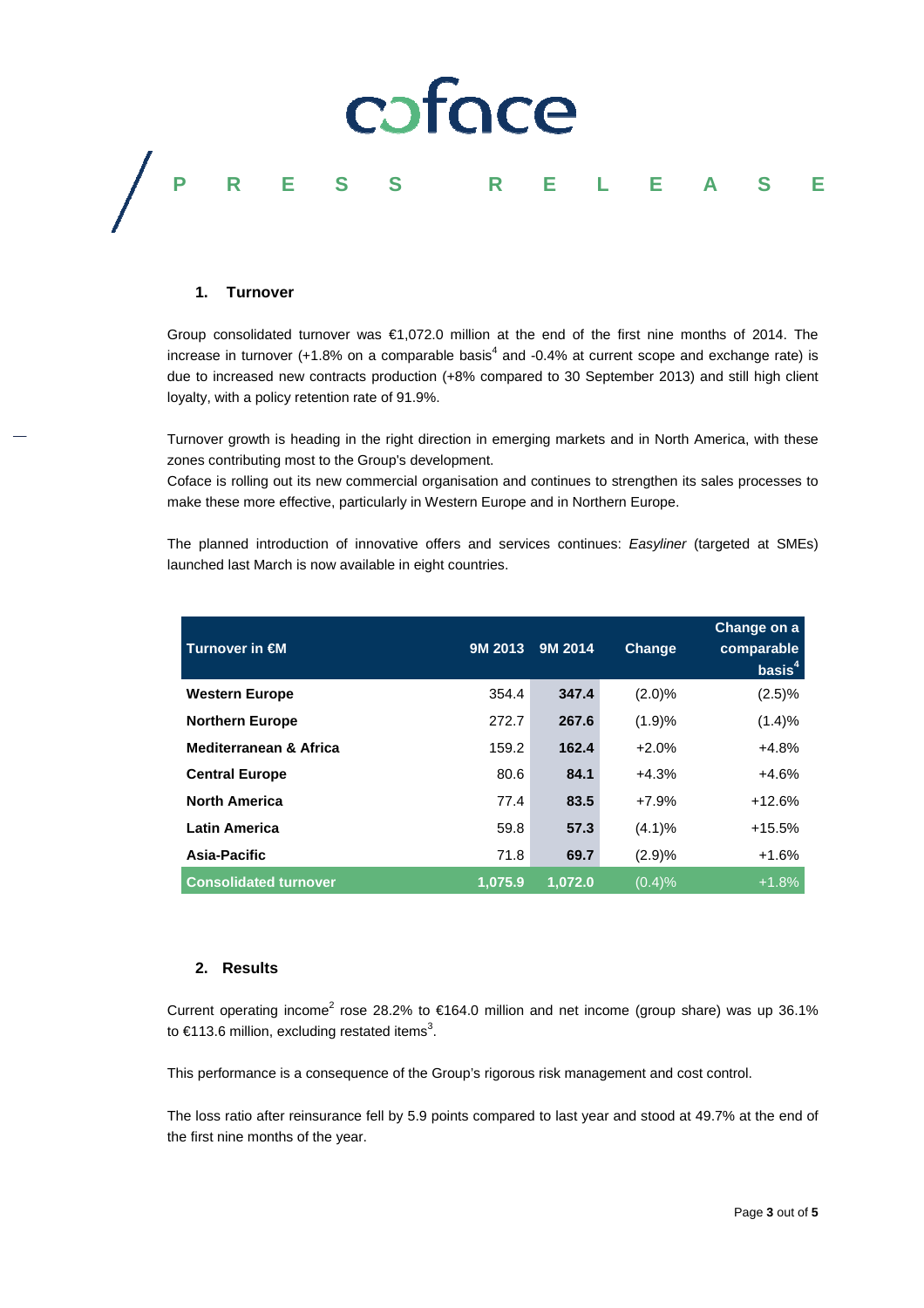## coface **P R E S S R E L E A S E**

The cost ratio after reinsurance remained quasi-stable at  $27.6\%$  (+0.6 points<sup>1</sup>), and the rise in overheads is less than the increase in premiums.

In total, the combined ratio after reinsurance improved by 5.2 points<sup>1</sup> to 77.4%.

#### **3. Financial solidity**

At 30 September 2014, total IFRS equity of the group totalled €1,709.5 million. The change in IFRS equity is explained mainly by positive net income of €103.1 million, reduced by the distribution of special dividend of €227 million in 2Q.

Coface issued subordinated debt of €380 million in 1Q, enabling it to strengthen its regulatory equity and optimise its capital structure.

Following this transaction, the rating agencies Fitch and Moody's confirmed the IFS ratings that they attribute to the Group: respectively AA- and A2, stable outlook.

The return on average tangible equity (RoATE<sup>6</sup>) was 9.6% at the end of the first nine months of the year, up 1.2 points compared to the level observed at the end of 2013.

#### **4. Outlook**

 $\overline{a}$ 

The economic recovery forecast for 2014 is confirmed, even if it is slower than initially expected by the markets.

Coface expects worldwide growth of 2.8%, i.e. 0.2 points more than in 2013. In this environment, the profitable organic growth strategy based on innovative marketing efforts and the rollout of more effective sales processes enable the Group to confirm its financial guidance<sup>7</sup> for 2014:

- Turnover growth of between 1.5% 2.5%;
- A combined ratio after reinsurance below 80%;
- Double-digit average growth in current operating income over three years between 2013 and 2016 $^8$ .

<sup>6</sup> The RoATE - Return on Average Tangible Equity – corresponds to the ratio between the net income (group share) and the average tangible IFRS equity. At 30 September 2014, the net income taken into account in the calculation is annualised and restated from IPO costs  $(€7.4M)$ .

<sup>7</sup> Financial targets based on the macroeconomic projections of Coface.

<sup>8</sup> Based on a current operating income for 2013 restated from the costs linked to moving the head office and capital gains realized from the financial assets portfolio.